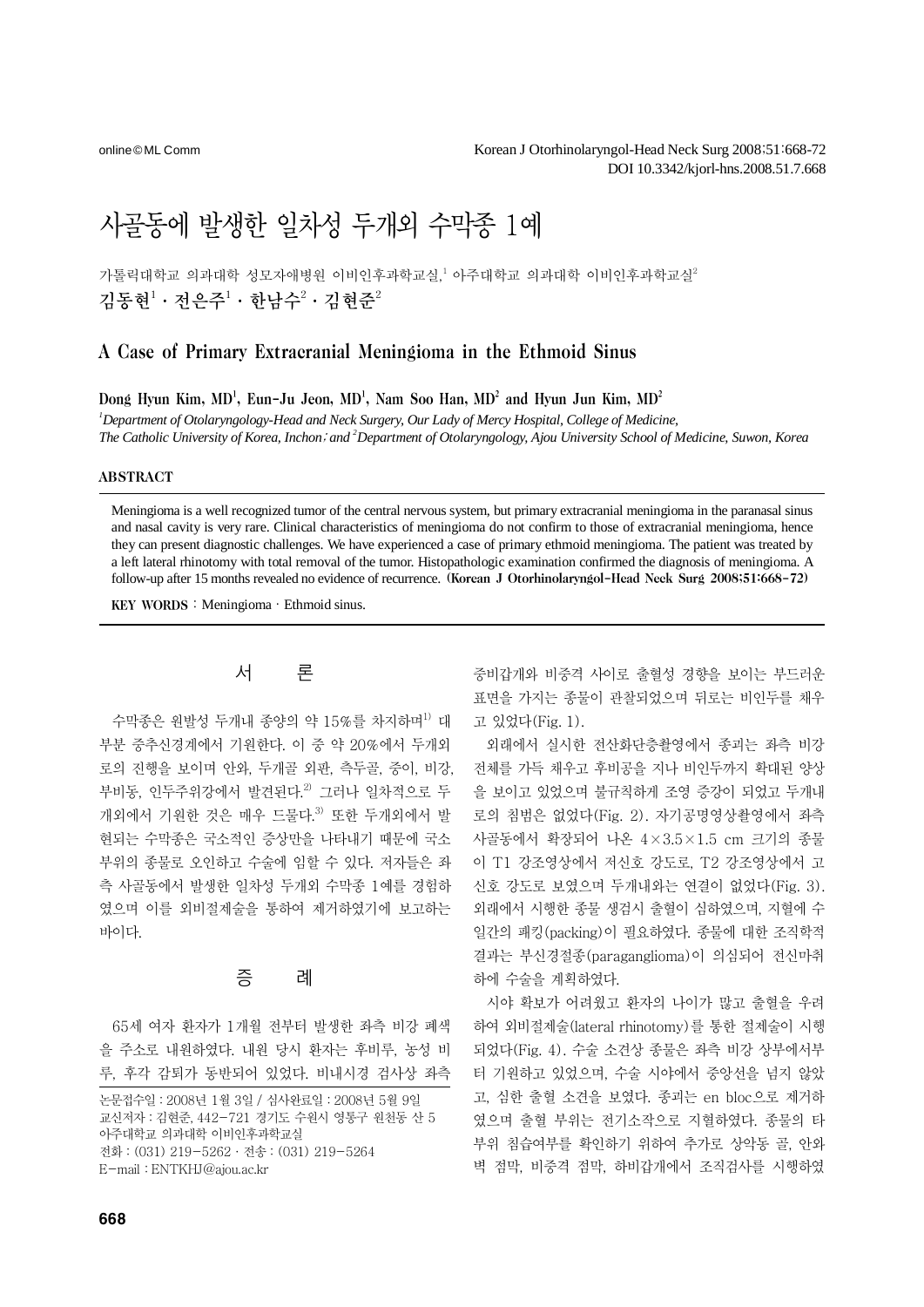

**Fig. 1.** Nasal endoscopic finding (A) shows a whitish smooth mass (\*) between the nasal septum & middle turbinate. The mass which has easily bleeding tendency occupied the left nasal cavity. The mass in the nasal cavity extends and fills the nasopharynx. It seems a bluish smooth round mass in the nasopharynx (B). S:septum, MT:middle turbinate.



**Fig. 2.** Preoperative enhanced PNS computed tomography. Axial contrast enhanced image (A) shows an expansile soft tissue mass filling the left nasal cavity and nasophaynx. Axial contrast enhanced image (A) and coronal contrast enhanced image (B) show heterogeneously enhanced tumor (arrows) at the left nasal cavity.

으나 종물의 침습은 발견되지 않았다.

조직 소견상 원형 및 난원형의 종양세포들이 섬유혈관조 직으로 둘러싸여 있었고 소양돌이 모양의 소엽을 이루고 있 었으며 호산성의 균질하고 풍부한 세포질을 가지고 있었다 (Fig. 5). 면역조직화학적검사에서 vimentin, 상피막항원 (epithelial membrane antigen, EMA)에 양성 소견을 보 였으며 Pancytokeratin에는 음성을 보여 수막종으로 진단 하였다.

술 후 두개내에 원발성 수막종이 존재할 가능성을 배제 하기 위해 시행한 뇌 전산화단층촬영에서는 특이 사항이 발 견되지 않았다. 환자는 술 후 7일째 퇴원하였으며, 별다른 합병증이나 재발 없이 15개월간 외래 추적관찰 중이다.

### 고 찰

수막종은 원발성으로 두개내에서 발생하는 가장 흔한 종 양 중 하나이다. 수막종은 두개외로 진행할 수 있으며 이런 경우 안와, 두개골 외판, 측두골, 중이, 비강, 부비동, 인두주

위강에서 발견된다. 비강 및 부비동으로 침범할 수 있는 수 막종의 두개내 부위는 후구, 전두개와, 전두하 부위, 후각영 역, 접형골 능선 등이 있다.<sup>4)</sup> 그러나 원발성 두개외 수막종 은 전체 수막종의 1~2%를 차지하며 매우 드물다. 이런 두  $n$ 외 수막종을 Hoye 등은 4개로 그룹화하였다 $(Table 1)$ .<sup>5)</sup>

두개내 수막종이 두개외로 진행된 Group A가 가장 흔 하나 본 증례에서는 방사선학적으로 두개내 이상 소견이나 두개와 연결 소견이 없었고 임상적으로도 신경학적인 이상 소견이 없었으므로 Group C에 속하는 일차성 수막종으로 사료된다.

수막종의 기원에 대한 다음과 같은 4가지 가설들이 있다. 첫째로는 이영양성의 수막조직구(heterotrophic meningocyte)가 태아 시기에 중앙구조가 닫힐 때 전위됨으로써 기 원한다는 설과, 둘째로는 두개 주위나 중추신경의 신경주위 집(perineural sheath)을 따라 있는 수막조직구로부터 기 원한다는 설, 셋째로는 신경집세포(schwann cell)가 수막 조직구로의 분화과정에서 기원한다는 설, 넷째로는 다능성 간엽세포(multipotential mesenchymal cell)에서 기원한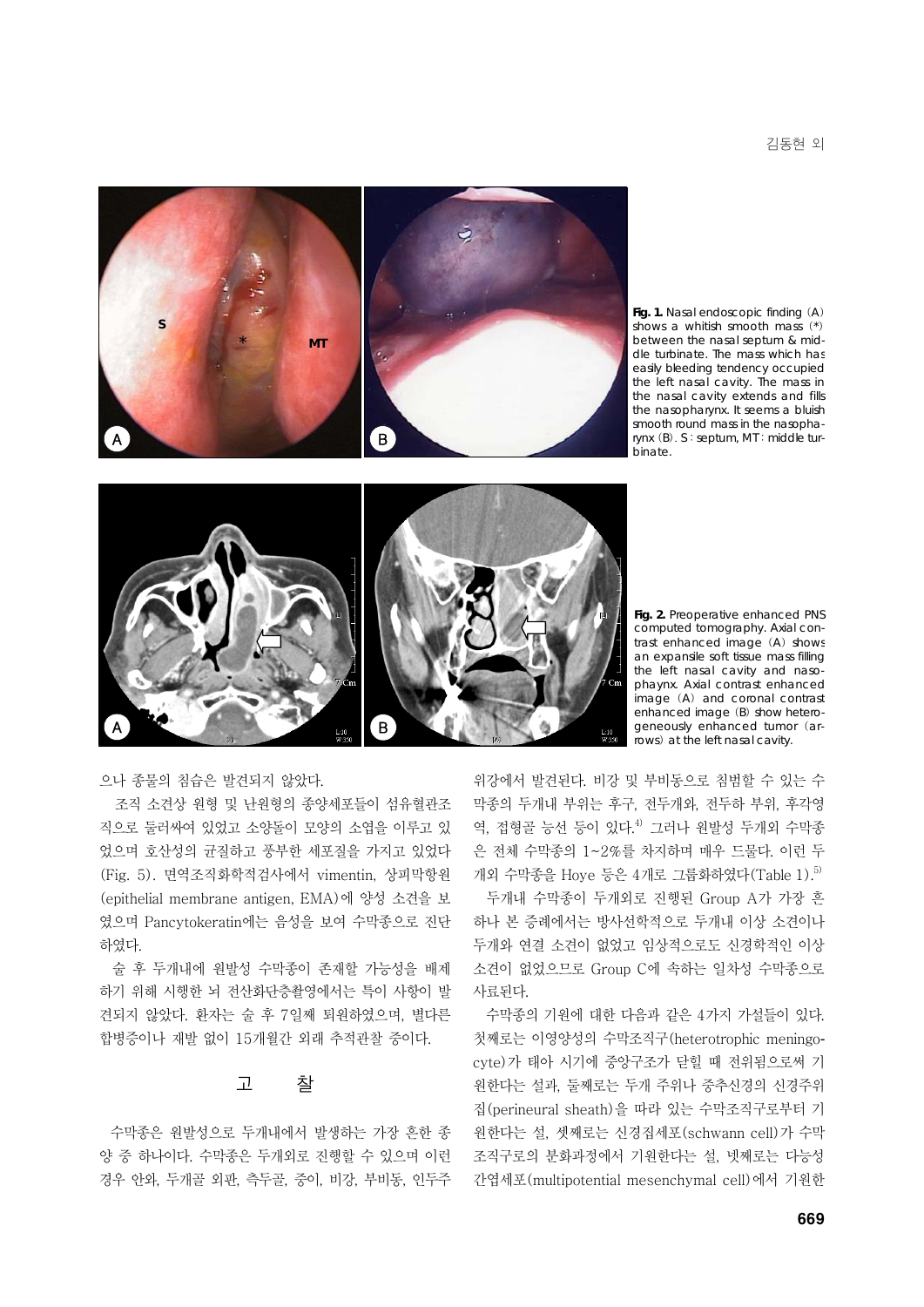

Fig. 3. Preoperative magnetic resonance imaging shows a mass which appears inhomogeneous high signal intensity with low signal intensity at T2 weighted image (A) and intermediate low signal intensity at T1 weighted images (B). And after enhancement, the mass is wellenhanced. No intracranial involvement is observed (C, D).



**Fig. 4.** Tumor exposures by lateral rhinotomy (A) and gross specimen shows a hemorrhagic irregular mass which is measured  $4.5 \times 4.0 \times 3.0$ cm (B).

다는 설이다.6-8)

본 증례에서는 수막종이 단지 비부비동에만 존재하였고 중추신경이나 두개공(skull foramina)과 연결이 없었기 때 문에 본 증례의 경우에는 기원이 세 번째 또는 네 번째 설 로 설명될 수 있으리라 사료된다.

수막종의 임상적 양상은 비특이적이고 다양하다. 일반적

으로 비강 및 부비동 종물에 의한 증상보다는 두개내 종물 에 관련된 증상이 더 많은 것으로 되어 있으나<sup>9)</sup> 본 예에서 는 두개내 종물이 없었으므로 두개내 종물에 의한 증상은 보이지 않았고 비폐색과 후각감퇴 등이 관찰되었다.

 진단은 방사선학적으로 전산화단층촬영과 뇌 자기공명 영상이 중요한 단서를 제공하나, 확진은 조직검사를 통해서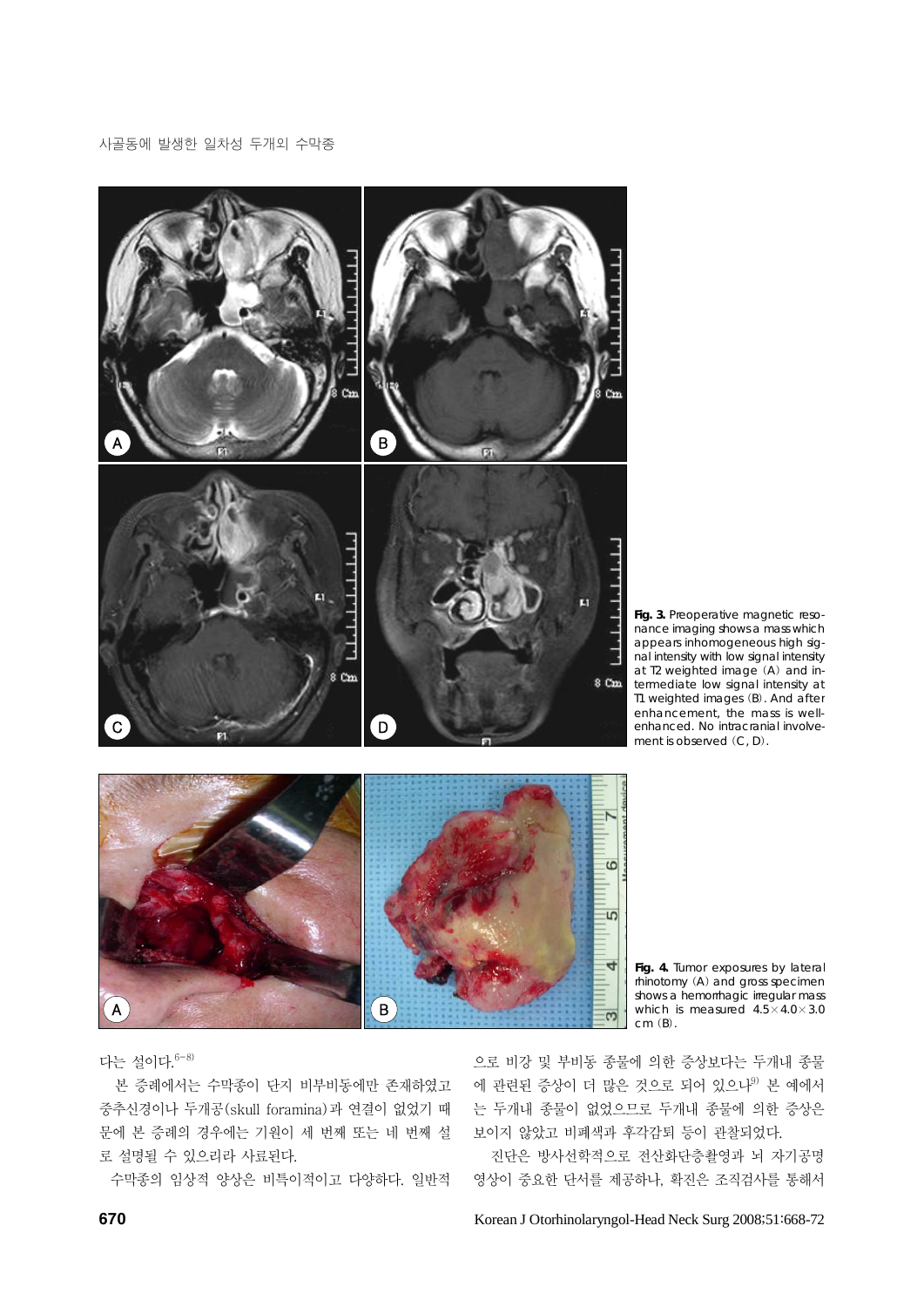김동현 외



**Fig. 5.** Immunohistochemical stain for vimentin (A) and epithelial membrane antigen (B) stain shows a strongly positive cytoplasm. And the tumor cells have ill defined cell outlines and eosinophilic cytoplasm with regular nuclei. (A) and  $(B) \times 400$ .

**Table 1.** Classification of extracranial meninigiomas

| Group | Description                                            |
|-------|--------------------------------------------------------|
| А     | Extracranial extensions of a meningiomas with an       |
|       | intracranial origin (secondary)                        |
| B     | Extracranial extension of a meningiomas arising in a   |
|       | neural foramen (primary)                               |
| C     | Ectopic, without any connection either to a foramen of |
|       | a cranial nerve or to intracranial structure (primary) |
| D     | Extracranial metastases from an intracranial           |
|       | meningioma (secondary)                                 |

가능하다. 전산화단층촬영은 골벽의 파괴를 볼 때 MRI보 다 더 유용하며 조영증강된 MRI는 종 두개내 파급정도를 진단하는데 도움이 된다. T1 강조영상에서는 등신호 강도 또는 약간의 저신호 강도를 보이며 T2 강조영상에서는 종 양의 혈관분포상태와 석회화에 따라 다양한 신호강도를 보 인다.10,11) 특히 T1 강조에서 조영제에 의한 증강으로 경막 과 부착되어 있는 징후인 경막꼬리현상이 잘 관찰되나 본 증례에서는 특별히 관찰되지 않았다.

조직검사는 진단을 위하여 필요하며 면역화학적 염색은 필수적이다. 수막종은 면역조직화학적 검사상 vimentin에 항상 양성 반응을 보이며, 상피막항원(EMA)에 대해서는 약 95% 이상에서 양성을 보인다.12)

조직학적 분류로는 수막종은 수막내피성(meningotheliomatous), 섬유모세포성(fibroblastic), 전환성(transitional), 혈관종성(angioblastic), 육종성(sarcomatous)의 주 요 다섯 가지 아형이 있다. 수막내피성, 섬유모세포성, 전 환성, 혈관종성은 재발과 공격적인 성장의 위험성이 적으 며 이 중 전환성과 수막내피성이 빈도가 많은 것으로 되어 있다. 육종성은 전체 수막종의 5% 미만으로 재발과 침습의 위험성이 가장 높다.13)

본 증례에서는 면역조직화학적검사에서 vimentin, 상피 막항원(epithelial membrane antigen, EMA)에 양성 소 견을 보였으며 Pancytokeratin에는 음성을 보여 수막종으 로 진단하였고 조직 소견상 원형 및 난원형의 종양세포들 이 섬유혈관조직으로 둘러싸여 있었으며 종양세포의 외형 이 섬유모세포와 유사하여 섬유모세포 수막종으로 최종 진 단하였다.

감별해야할 질환으로는 상피성 암종이나 후각 신경 초종 (olfactory neuroblastoma), 골육종, 연골 육종, 혈관종, 림 프종 등이 있으며 이들은 뇌 자기공명영상에서 어느 정도 감별이 가능할 수 있으나 결과 조직검사를 통한 확진이 필 요하다.14)

치료는 수술적 제거가 일차적인 방법이며 그 외에 보조적 방사선 치료와 항암제 치료를 포함한다. 완전절제 후의 예 후는 좋은 편이다.15) 술 후 재발률은 약 15% 정도이며, 재 발기간은 평균 5년 정도로 보고되고 있다.12) 가장 흔한 재 발은 불완전한 종괴 제거에 있다.14) 종양 제거 후 두개저에 결손 부위가 발생하는 경우 두개골막피판, 건막, 측두골 근 육 및 근막 등을 통해 막아 주어야 비강으로부터의 상행 감 염과 뇌척수액 비루을 예방해야 한다.

저자들은 좌측 사골동에서 발생한 일차성 두개외 수막종 1예를 외비절제술을 통하여 제거하였기에 문헌고찰과 함께 보고하는 바이다.

중심 단어:수막종·사골동.

#### REFERENCES

- 1) Shaungshoti S, Tantchai P, Netsky MG. *Neoplasm of the nervous system in Thailand. Cancer 1969;23*(*2*)*:493-6.*
- 2) Farr HW, Gray GF Jr, Vrana M, Panio M. *Extracranial meningioma. J Surg Oncol 1973;5*(*5*)*:411-20.*
- 3) Lee KF, Suh JH, Lee YE, Berry RG. *Meningioma of the paranasal sinuses. Neuroradiology 1979;17*(*3*)*:165-71.*
- 4) Perzin KH, Pushparaj N. *Nonepithelial turmors of the nasal cavity, paranasal sinuses, and nasopharynx. A clinicopathologic study. XIII: Meningiomas. Cancer 1984;54*(*9*)*:1860-9.*
- 5) Hoye SJ, Hoar CS Jr, Murray JE. *Extracranial meningioma presenting as a tumor of the neck. Am J Surg 1960;100*(*9*)*:486-9.*
- 6) McGavran MH, Biller HF, Ogura JH. *Primary intranasal meningioma. Arch Otolaryngol 1971;93*(*1*)*:95-7.*
- 7) Papavasiliou A, Sawyer R, Lund V. *Effects of meningiomas on the facial skeleton. Arch Otolaryngol 1982;108*(*4*)*:255-7.*
- 8) Atherino CC, Garcia R, Lopes LJ. *Ectopic meningioma of the nose and paranasal sinuses* (*report a case*)*. J Laryngol Otol 1985;99*(*11*)*:*